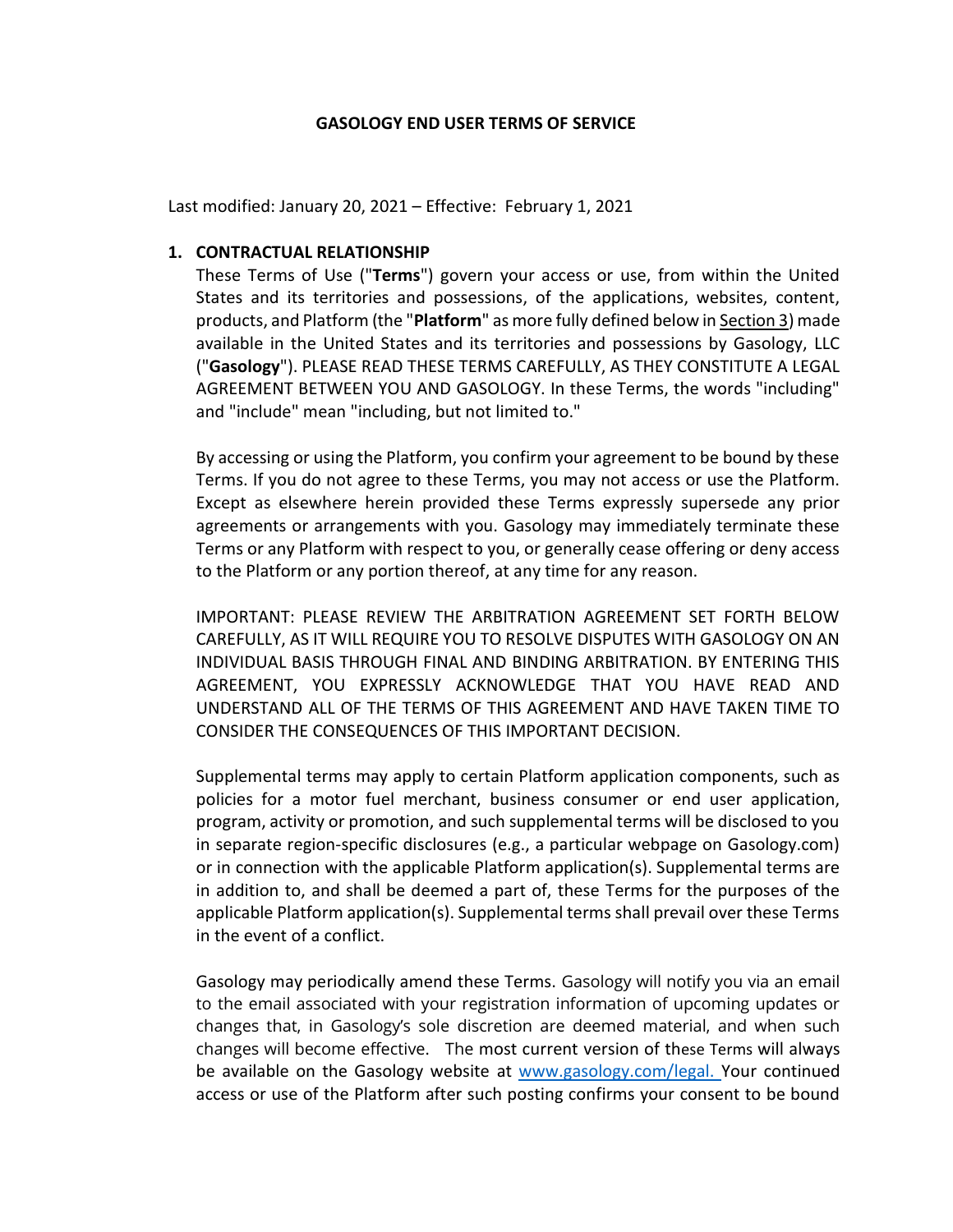by these Terms, as amended. If Gasology changes these Terms after the date you first agreed to these Terms (or to any subsequent changes to these Terms), you may reject any such change only by providing Gasology written notice of such rejection within 30 days of the date such change became effective. This written notice must be provided either (a) by mail or hand delivery to our registered agent for service of process, c/o Gasology, LLC (the name and current contact information are available online), or (b) by email from the email address associated with your Account to: change@Gasology.com. In order to be effective, the notice must include your full name and clearly indicate your intent to reject changes to these Terms. By rejecting changes, you are nevertheless agreeing that you will continue to be bound by the provisions of these Terms as of the date you first agreed to the Terms (or to any subsequent changes to these Terms for which no timely, written objection is made by you).

Gasology's collection and use of personal information in connection with the Platform is described in Gasology's Privacy Policy located at www.gasology.com/legal.

# 2. ARBITRATION AGREEMENT

By agreeing to these Terms, you agree that you are required to resolve any claim that you may have against Gasology on an individual basis in arbitration, as set forth in this Section 2 of these Terms, which Section shall constitute an Arbitration Agreement between the parties. This Arbitration Agreement will preclude you from bringing any class, collective, or representative action against Gasology and its subsidiaries and affiliates, including their respective officers, directors, employees and authorized representatives and agents (collectively, the "Gasology Parties"), and also preclude you from participating in or recovering relief under any current or future class, collective, consolidated, or representative action brought against any of the Gasology Parties by someone else.

# (a) Agreement to Binding Arbitration Between You and Gasology.

You and Gasology agree that any dispute, claim or controversy arising out of or relating to (a) these Terms or the existence, breach, termination, enforcement, interpretation or validity thereof, or (b) your access to or use of the Platform at any time, whether before or after the date you agreed to the Terms, will be settled by binding arbitration between you and Gasology (or the applicable Gasology Party), and not in a court of law.

You acknowledge and agree that you and Gasology, or, as applicable, the appropriate Gasology Party, are each waiving the right to a trial by jury or to participate as a plaintiff or class member in any purported class action or representative proceeding. Unless both you and the applicable Gasology Party or Parties otherwise agree in writing, any arbitration will be conducted only on an individual basis and not in a class, collective, consolidated, or representative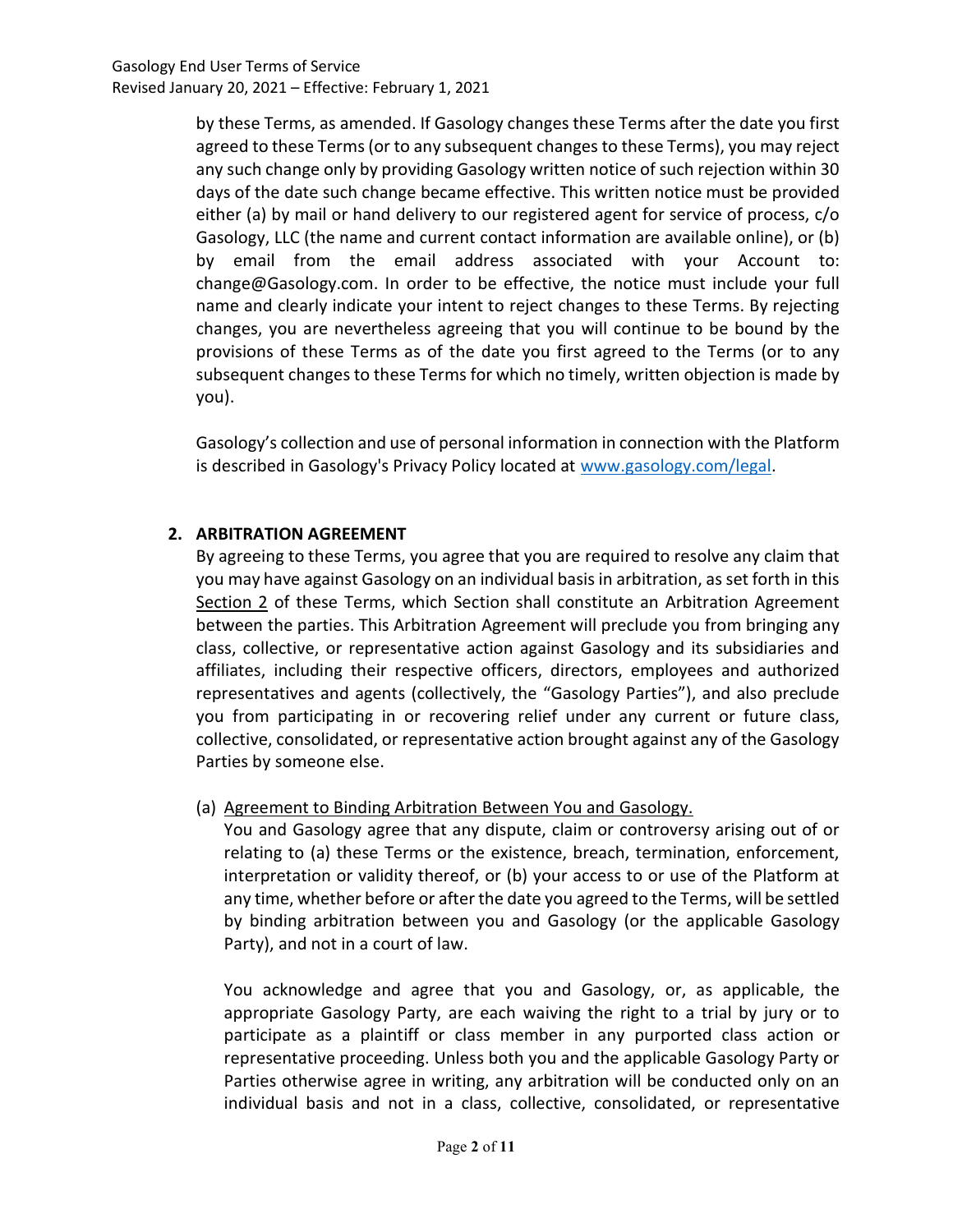proceeding. However, you and the applicable Gasology Party each retain the right to bring an individual action in small claims court and the right to seek injunctive or other equitable relief in a court of competent jurisdiction to prevent a breach of confidentiality, or the actual or threatened infringement, misappropriation or violation of a party's copyrights, trademarks, trade secrets, patents or other intellectual property rights.

(b) Rules and Governing Law.

The arbitration will be administered by the American Arbitration Association ("AAA") in accordance with the AAA's Arbitration Rules applicable to the parties in dispute (as such rules may be ultimately determined by the AAA) and in the case of Consumer disputes, utilizing the Supplementary Procedures for Consumer Related Disputes (the "AAA Rules") then in effect, except as modified by this Arbitration Agreement. The AAA Rules are available at www.adr.org or by calling the AAA at 1-800-778-7879.

The parties agree that the arbitrator ("Arbitrator"), and not any federal, state, or local court or agency, shall have exclusive authority to resolve any disputes relating to the interpretation, applicability, enforceability or formation of this Arbitration Agreement, including any claim that all or any part of this Arbitration Agreement is void or voidable. The Arbitrator shall also be responsible for determining all threshold arbitrability issues, including issues relating to whether these Terms are unconscionable or illusory and any defense to arbitration, including waiver, delay, laches, or estoppel.

Notwithstanding any choice of law or other provision in these Terms, the parties agree and acknowledge that this Arbitration Agreement evidences a transaction involving interstate commerce and that the Federal Arbitration Act, 9 U.S.C. § 1 et seq. ("FAA"), will govern its interpretation and enforcement and proceedings pursuant thereto. It is the intent of the parties that the FAA and AAA Rules shall preempt all state laws to the fullest extent permitted by law. If the FAA and AAA Rules are found to not apply to any issue that arises under this Arbitration Agreement or the enforcement thereof, then that issue shall be resolved under the laws of the State of Louisiana.

(c) Process.

A party who desires to initiate arbitration must provide the other party with a written Demand for Arbitration as specified in the AAA Rules. (The AAA provides a form Demand for Arbitration - Consumer Arbitration Rules at www.adr.org or by calling the AAA at 1-800-778-7879). The Arbitrator will be either (1) a retired judge or (2) an attorney specifically licensed to practice law in the state of Louisiana and will be selected by the parties from the AAA's roster of independent arbitrators. If the parties are unable to agree upon an Arbitrator within seven (7) days of delivery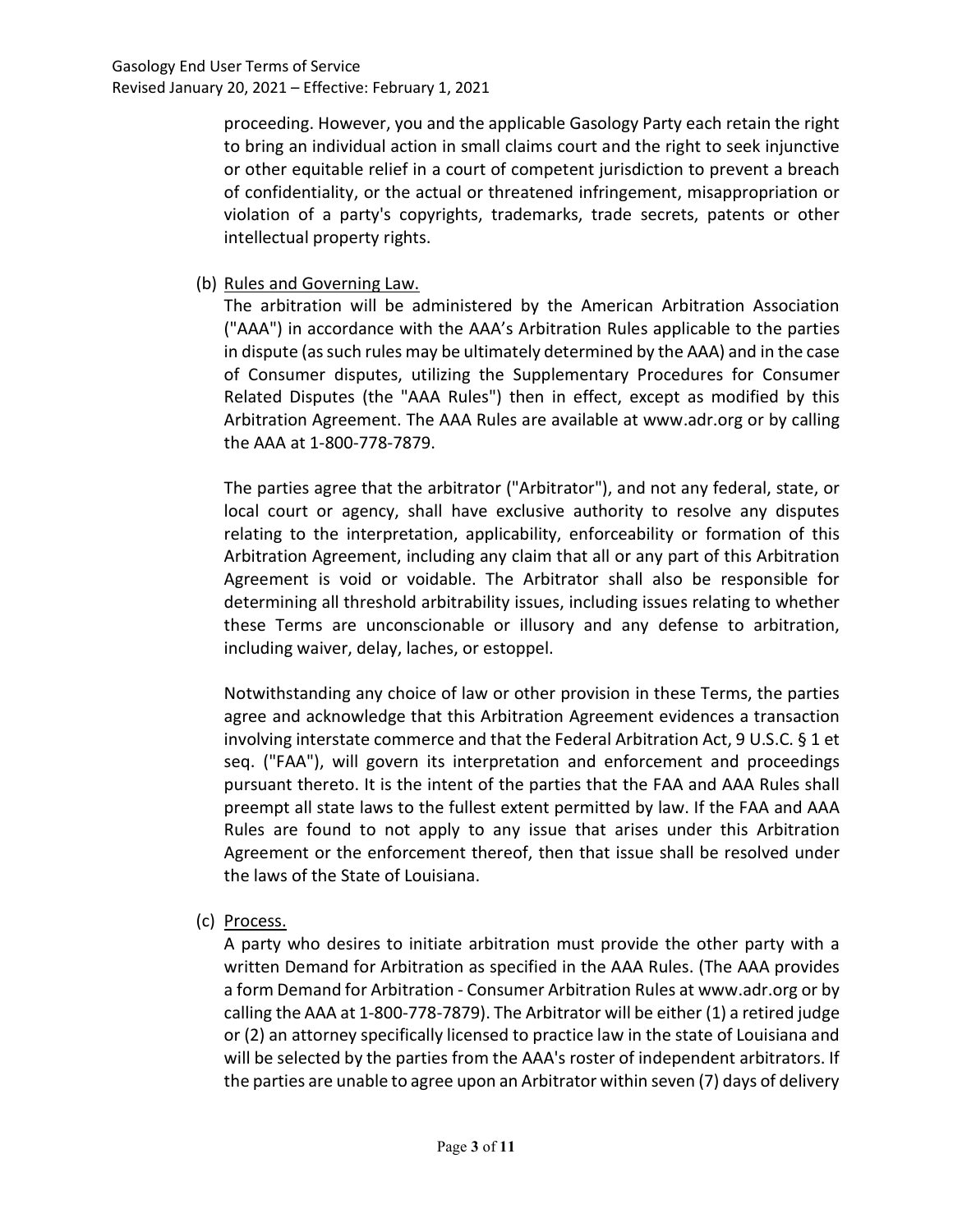of the Demand for Arbitration, then the AAA will appoint the Arbitrator in accordance with the AAA Rules.

(d) Location and Procedure.

Unless you and Gasology otherwise agree, the arbitration will be conducted in New Orleans, Louisiana. If your claim does not exceed \$10,000, then the arbitration will be conducted solely on the basis of documents you and Gasology (or the applicable Gasology Party) submit to the Arbitrator, unless you request a hearing or the Arbitrator determines that a hearing is necessary. If your claim exceeds \$10,000, your right to a hearing will be determined by the AAA Rules. Subject to the AAA Rules, the Arbitrator will have the discretion to direct a reasonable exchange of information by the parties, consistent with the expedited nature of the arbitration.

(e) Arbitrator's Decision.

The Arbitrator will render an award within the time frame specified in the AAA Rules. Judgment on the arbitration award may be entered in any court having competent jurisdiction to do so. The Arbitrator may award declaratory or injunctive relief only in favor of the claimant and only to the extent necessary to provide relief warranted by the claimant's individual claim. An Arbitrator's decision shall be final and binding on all parties. An Arbitrator's decision and judgment thereon shall have no precedential or collateral estoppel effect. If you prevail in arbitration you will be entitled to an award of reasonable attorneys' fees and expenses, to the extent provided under applicable law.

(f) Fees.

Your responsibility to pay any AAA filing, administrative and arbitrator fees will be solely as set forth in the AAA Rules.

(g) Changes.

Notwithstanding the provisions in Section 1 above, regarding consent to be bound by amendments to these Terms, if Gasology changes this Arbitration Agreement after the date you first agreed to the Terms (or to any subsequent changes to the Terms for which no timely, written objection is made by you), you may reject any such change by providing Gasology written notice of such rejection within 30 days of the date such change became effective. This written notice must be provided either (a) by mail or hand delivery to our registered agent for service of process, c/o Gasology, LLC (the name and current contact information for the registered agent in each state are available online here), or (b) by email from the email address associated with your Account to: change@Gasology.com. In order to be effective, the notice must include your full name and clearly indicate your intent to reject changes to this Arbitration Agreement. By rejecting changes, you are nevertheless agreeing that you will arbitrate any dispute between you and Gasology in accordance with the provisions of this Arbitration Agreement as of the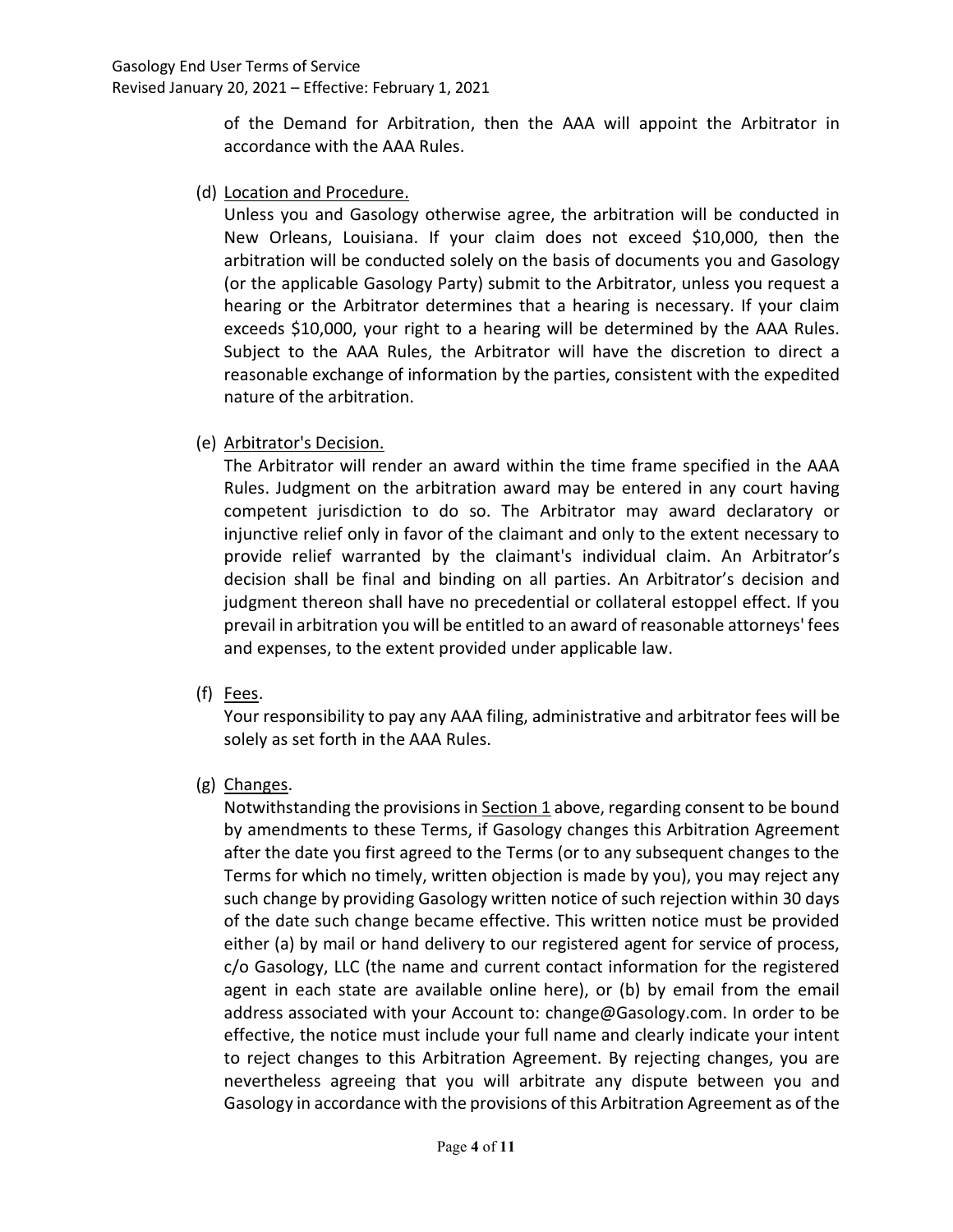date you first agreed to the Terms (or to any subsequent changes to the Terms for which no timely, written objection is made by you).

(h) Severability and Survival.

If any portion of this Arbitration Agreement is found to be unenforceable or unlawful for any reason, (1) the unenforceable or unlawful provision shall be severed from these Terms; (2) severance of the unenforceable or unlawful provision shall have no impact whatsoever on the remainder of the Arbitration Agreement or the parties' ability to compel arbitration of any remaining claims on an individual basis pursuant to the Arbitration Agreement; and (3) to the extent that any claims must therefore proceed on a class, collective, consolidated, or representative basis, such claims must be litigated in a civil court of competent jurisdiction and not in arbitration, and the parties agree that litigation of those claims shall be stayed pending the outcome of any individual claims in arbitration.

# 3. THE PLATFORM

The Platform comprises web-based, desktop and mobile technology and applications (each, an "Application"), which enable independent third-party motor fuel suppliers to connect with each other to offer motor fuel Products to business consumers and non-business consumes to purchase for their current and future delivery motor fuel consumption needs under agreement with Gasology and utilizing the Platform. Unless otherwise expressly agreed by Gasology in a separate written agreement with you, the Platform is made available solely for your personal, noncommercial use. YOU ACKNOWLEDGE THAT YOUR ABILITY TO PURCHASE MOTOR FUEL THROUGH THE USE OF THE PLATFORM DOES NOT ESTABLISH GASOLOGY AS A SELLER OR PROVIDER OF MOTOR FUEL, DELIVERY SERVICES OR AS A MOTOR FUEL TRANSPORTATION CARRIER. IT IS STIPULATED AND AGREED THAT NO SALES OF MOTOR FUEL SHALL OCCUR ON THE PLATFORM.

(a) License.

Subject to your compliance with these Terms and the terms of any separate, written agreement between you and Gasology related to the Platform, Gasology grants you a limited, non-exclusive, non-sublicensable, revocable, nontransferable license to: (i) access and use the Applications solely in connection with your use of the Platform; and (ii) access and use any content, information and related materials that may be made available through the Platform, in each case solely for your personal, noncommercial use, unless otherwise expressly agreed by Gasology in any such separate written agreement. Any rights not expressly granted herein are reserved by Gasology and Gasology's licensors.

(b) Restrictions.

You may not: (i) remove any copyright, trademark or other proprietary notices from the Platform or it Applications, or any parts thereof; (ii) reproduce, modify, prepare derivative works based upon, distribute, license, lease, sell, resell,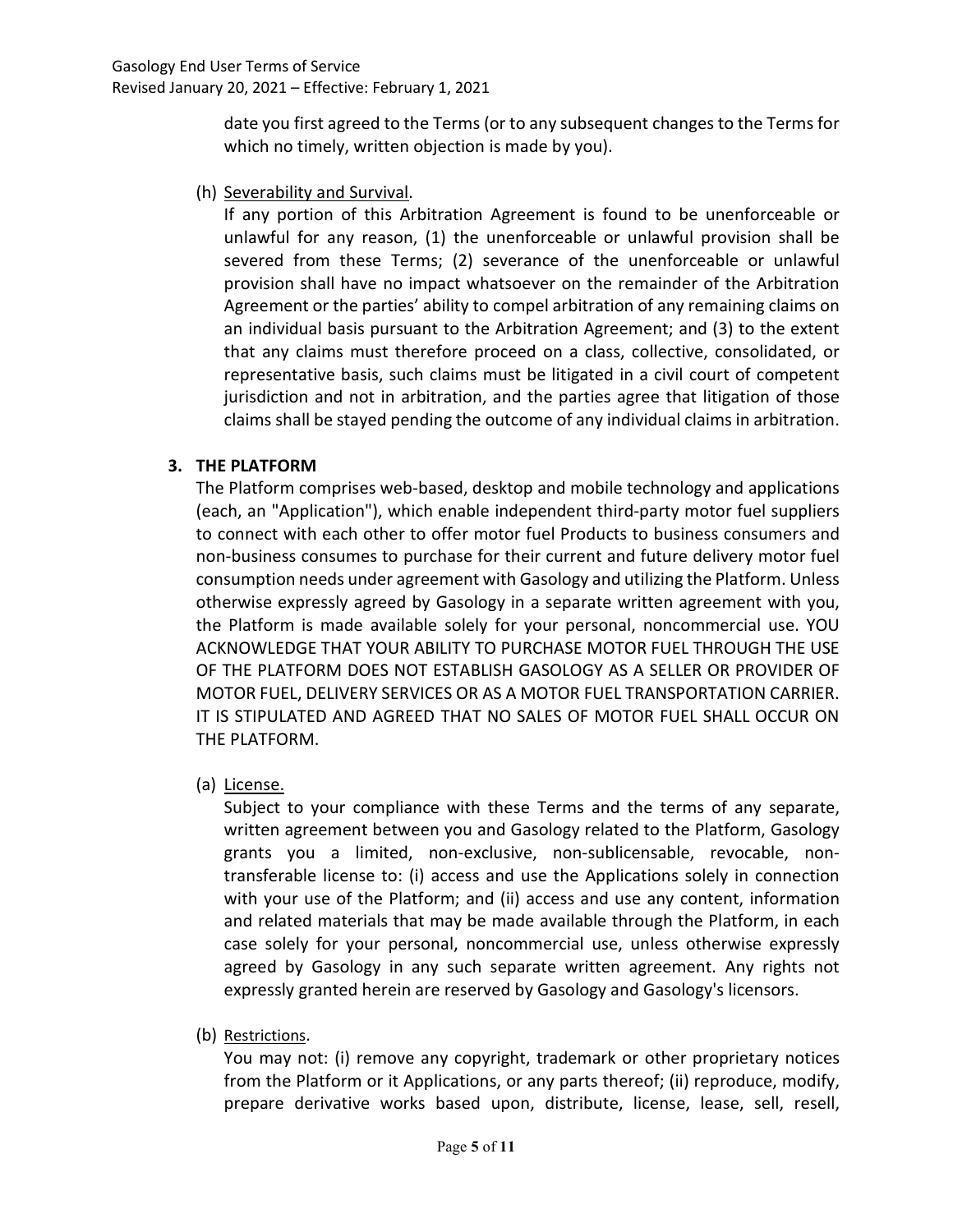transfer, publicly display, publicly perform, transmit, stream, broadcast or otherwise exploit the Platform or its Applications except as expressly permitted by Gasology; (iii) decompile, reverse engineer or disassemble the Platform or its Applications except as may be permitted by applicable law; (iv) link to, mirror or frame any portion of the Platform or its Applications; (v) cause or launch any programs or scripts for the purpose of scraping, indexing, surveying, or otherwise data mining any portion of the Platform or its Applications, or unduly burdening or hindering the operation and/or functionality of any aspect of the Platform or its Applications; or (vi) attempt to gain unauthorized access to or impair any aspect of the Platform or its related systems, networks or Applications.

(c) Provision of the Platform.

You acknowledge that portions of the Platform may be made available under Gasology's various brands or request options associated with motor fuel supply, distribution, gas station, truck stop, business and fleet consumption and retail end user consumption use currently referred to generically as "Gasology". You also acknowledge that the Platform may be made available under such brands or request options by or in connection with certain of Gasology's subsidiaries and affiliates; or (ii) independent third-party technology providers or licenses.

(d) Third Party Platform and Content.

The Platform may be made available or accessed in connection with third party technology and content (including advertising) that Gasology does not control. You acknowledge that different terms of use and privacy policies may apply to your use of such third-party technology and content. Gasology does not endorse such third-party technology and content and in no event shall Gasology be responsible or liable for any products or technology of such third-party providers. Additionally, Apple Inc., Google, Inc., or Microsoft will be a third-party beneficiary to this contract if you access the Platform using Applications developed for Apple iOS, Android or Microsoft Windows mobile devices, respectively. These thirdparty beneficiaries are not parties to these Terms and are not responsible for the provision or support of the Platform in any manner. Your access to the Platform using these mobile devices is subject to terms set forth in the applicable thirdparty beneficiary's terms of service.

(e) Ownership.

The Platform and Applications and all rights therein are and shall remain Gasology's property or the property of Gasology's licensors. Neither these Terms nor your use of the Platform convey or grant to you any rights: (i) in or related to the Platform except for the limited license granted above; or (ii) to use or reference in any manner Gasology's company names, logos, product and service names, trademarks or Platform marks or those of Gasology's licensors.

### 4. ACCESS AND USE OF THE PLATFORM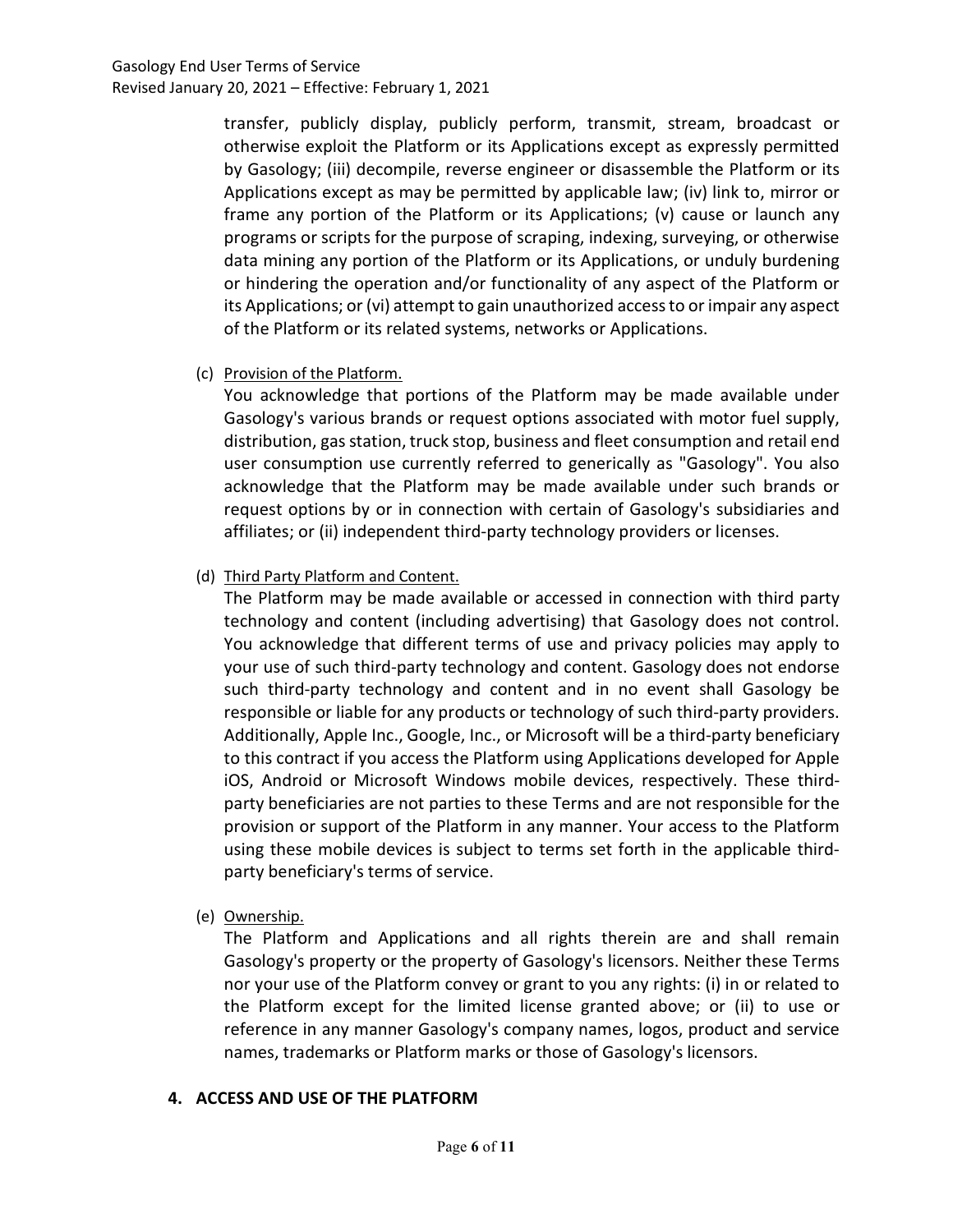### Gasology End User Terms of Service Revised January 20, 2021 – Effective: February 1, 2021

(a) User Accounts.

In order to use most aspects of the Platform, you must register for and maintain an active personal user Platform account ("Account"). You must be at least 18 years of age, or the age of legal majority in your jurisdiction (if different than 18), to obtain an Account, unless a specific Application permits otherwise. Account registration requires you to submit to Gasology certain personal information, such as your name, address, mobile phone number and age, as well as at least one valid payment method supported by Gasology. You agree to maintain accurate, complete, and up-to-date information in your Account. Your failure to maintain accurate, complete, and up-to-date Account information, including having an invalid or expired payment method on file, may result in your inability to access or use the Platform. You are responsible for all activity that occurs under your Account, and you agree to maintain the security and secrecy of your Account username and password at all times. Unless otherwise permitted by Gasology in writing, you may only possess one Account.

(b) User Requirements and Conduct.

The Platform is not available for use by persons under the age of 18. You may not authorize third parties to use your Account unless specifically designated on the Platform by you and accepted by Gasology as an "Authorized User," and you may not allow persons under the age of 18 to use the Platform. You may not assign or otherwise transfer your Account to any other person or entity. You agree to comply with all applicable laws when accessing or using the Platform, and you may only access or use the Platform for lawful purposes. You may not in your access or use of the Platform cause nuisance, annoyance, inconvenience, or property damage. If you fail to comply with these Terms (including policies and supplemental terms), you may be denied access to or use of the Platform and Gasology may charge you a cancellation fee for a Transaction that could not be completed because of your failure to comply with these Terms. In certain instances, you or an Authorized User may be asked to provide proof of identity or other method of identity verification to access or use the Platform, and you agree that you may be denied access to or use of the Platform if you or an Authorized User refuses to provide proof of identity or other method of identity verification.

(c) Text Messaging and Telephone Calls.

You agree that Gasology may contact you by telephone or text messages (including by an automatic telephone dialing system) at any of the phone numbers provided by you or on your behalf in connection with an Gasology account, including for marketing purposes. You understand that you are not required to provide this consent as a condition of purchasing or selling any Products, or for utilizing the Platform. You understand that you are not required to provide this consent as a condition of purchasing any property, goods or Platform. You also understand that you may opt out of receiving text messages from Gasology at any time, by emailing help@gasology.com with the subject line "STOP" with the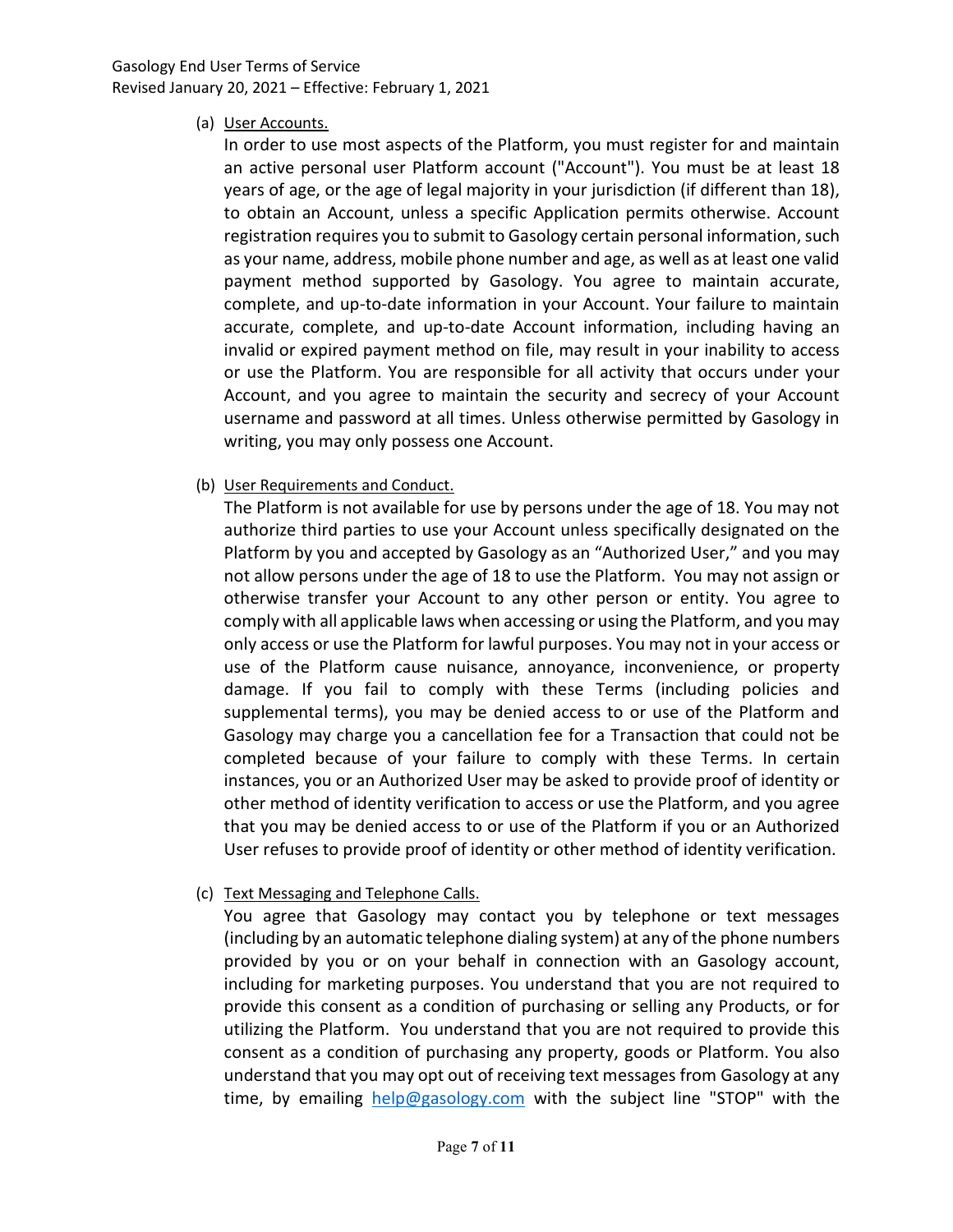mobile device number that is receiving the messages. If you do not choose to opt out, Gasology may contact you as outlined in its User Privacy Statement, located at www.gasology.com/legal.

(d) User Provided Content.

Gasology may, in Gasology's sole discretion, permit you from time to time to submit, upload, publish or otherwise make available to Gasology through the Platform textual, audio, and/or visual content and information, including commentary and feedback related to the Platform, initiation of support requests, and submission of entries for competitions and promotions ("User Content"). Any User Content provided by you remains your property. However, by providing User Content to Gasology, you grant Gasology a worldwide, perpetual, irrevocable, transferable, royalty-free license, with the right to sublicense, to use, copy, modify, create derivative works of, distribute, publicly display, publicly perform, and otherwise exploit in any manner such User Content in all formats and distribution channels now known or hereafter devised (including in connection with the Platform and Gasology's business and on third-party sites and Platform), without further notice to or consent from you, and without the requirement of payment to you or any other person or entity.

You represent and warrant that: (i) you either are the sole and exclusive owner of all User Content or you have all rights, licenses, consents and releases necessary to grant Gasology the license to the User Content as set forth above; and (ii) neither the User Content, nor your submission, uploading, publishing or otherwise making available of such User Content, nor Gasology's use of the User Content as permitted herein will infringe, misappropriate or violate a third party's intellectual property or proprietary rights, or rights of publicity or privacy, or result in the violation of any applicable law or regulation.

You agree to not provide User Content that is defamatory, libelous, hateful, violent, obscene, pornographic, unlawful, or otherwise offensive, as determined by Gasology in its sole discretion, whether or not such material may be protected by law. Gasology may, but shall not be obligated to, review, monitor, or remove User Content, at Gasology's sole discretion and at any time and for any reason, without notice to you.

(e) Network Access and Devices.

You are responsible for obtaining the data network access necessary to use the Platform. Your mobile network's data and messaging rates and fees may apply if you access or use the Platform from your device. You are responsible for acquiring and updating compatible hardware or devices necessary to access and use the Platform and Applications and any updates thereto. Gasology does not guarantee that the Platform, the Applications or any portion thereof, will function on any particular hardware or devices. In addition, the Platform and its Applications may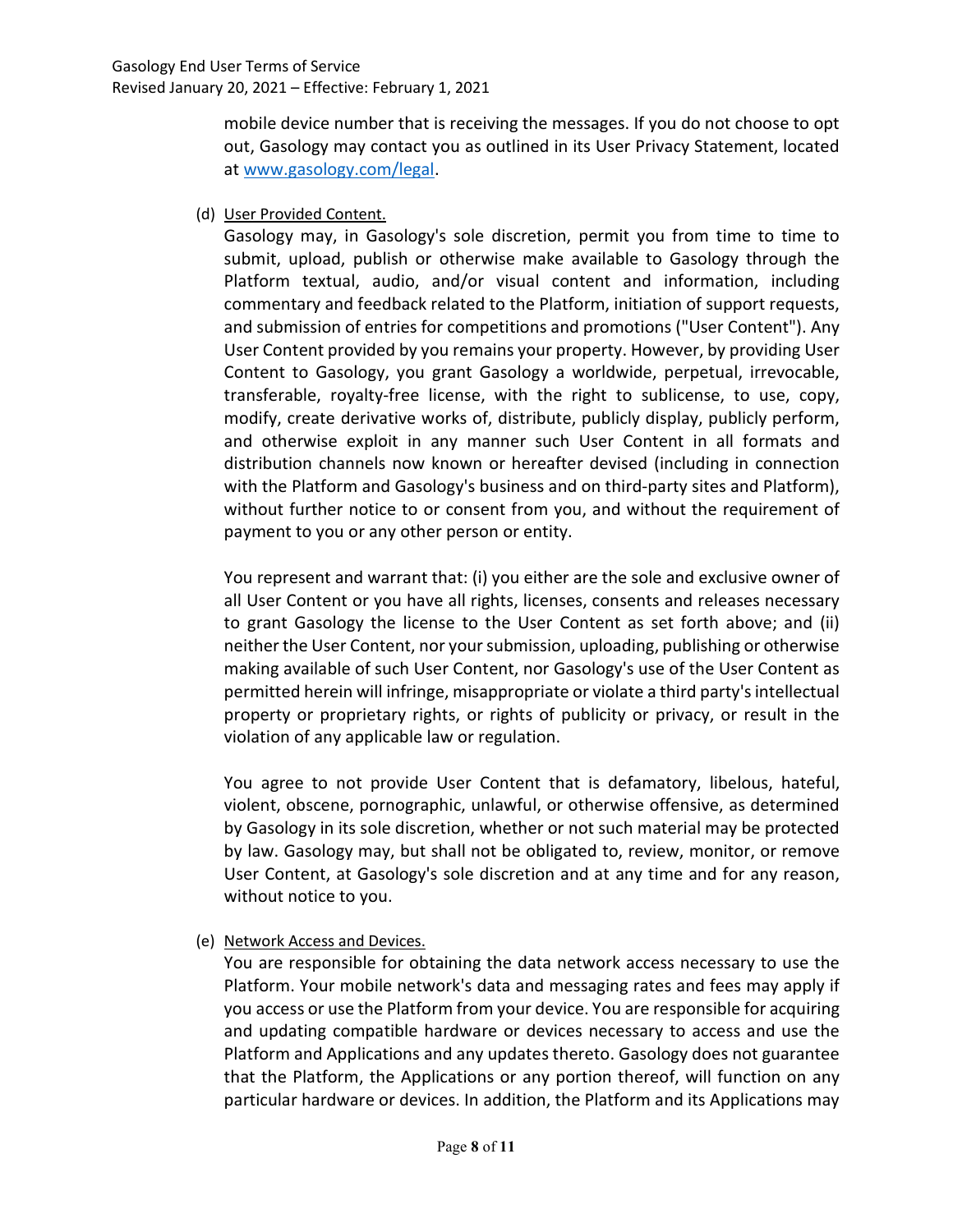be subject to malfunctions and delays inherent in the use of the Internet and electronic communications.

### 5. PAYMENT

You understand that use of the Platform may result in charges to you for the Products you purchase on the Platform or for otherwise performing a Transaction on the Platform ("Transaction Charges"). Gasology will receive and/or enable your payment of the applicable Transaction Charges for the Products obtained through your use of the Platform. Transaction Charges will be inclusive of applicable taxes where required by law.

All Transaction Charges and payments will be enabled by Gasology using the preferred payment method designated in your Account, after which you will receive a receipt by email. If your primary Account payment method is determined to be expired, invalid or otherwise not able to be charged, you agree that Gasology may use a secondary payment method in your Account, if available. Transaction Charges paid by you are final and non-refundable, unless otherwise determined by Gasology.

# 6. PICKUP AND DELIVERY OBLIGATIONS

Each Product that you purchase using the Platform has a pre-specified volume or amount, pickup or delivery method, type and a beginning and ending date that you are to receive the Product that you purchased on the Platform. In the event that you are unable to pickup and/or receive the specified volumes of your Product within the pre-specified period, you may be subject to forfeiture of such Product purchased, change fees, volumetric fees or any combination thereof in accordance with the respective Gasology Merchant's pickup and delivery rules that can be found on the Platform.

### 7. DISCLAIMERS; LIMITATION OF LIABLITY; INDEMNITY.

(a) DISCLAIMER.

THE PLATFORM IS PROVIDED "AS IS" AND "AS AVAILABLE." EACH GASOLOGY PARTY DISCLAIMS ALL REPRESENTATIONS AND WARRANTIES, EXPRESS, IMPLIED, OR STATUTORY, NOT EXPRESSLY SET OUT IN THESE TERMS, INCLUDING THE IMPLIED WARRANTIES OF MERCHANTABILITY, FITNESS FOR A PARTICULAR PURPOSE AND NON-INFRINGEMENT. IN ADDITION, GASOLOGY MAKES NO REPRESENTATION, WARRANTY, OR GUARANTEE REGARDING THE RELIABILITY, TIMELINESS, QUALITY, SUITABILITY, OR AVAILABILITY OF THE PLATFORM OR ANY PLATFORM OR PRODUCTS REQUESTED THROUGH THE USE OF THE PLATFORM, OR THAT THE PLATFORM WILL BE UNINTERRUPTED OR ERROR-FREE.

# (b) LIMITATION OF LIABILITY.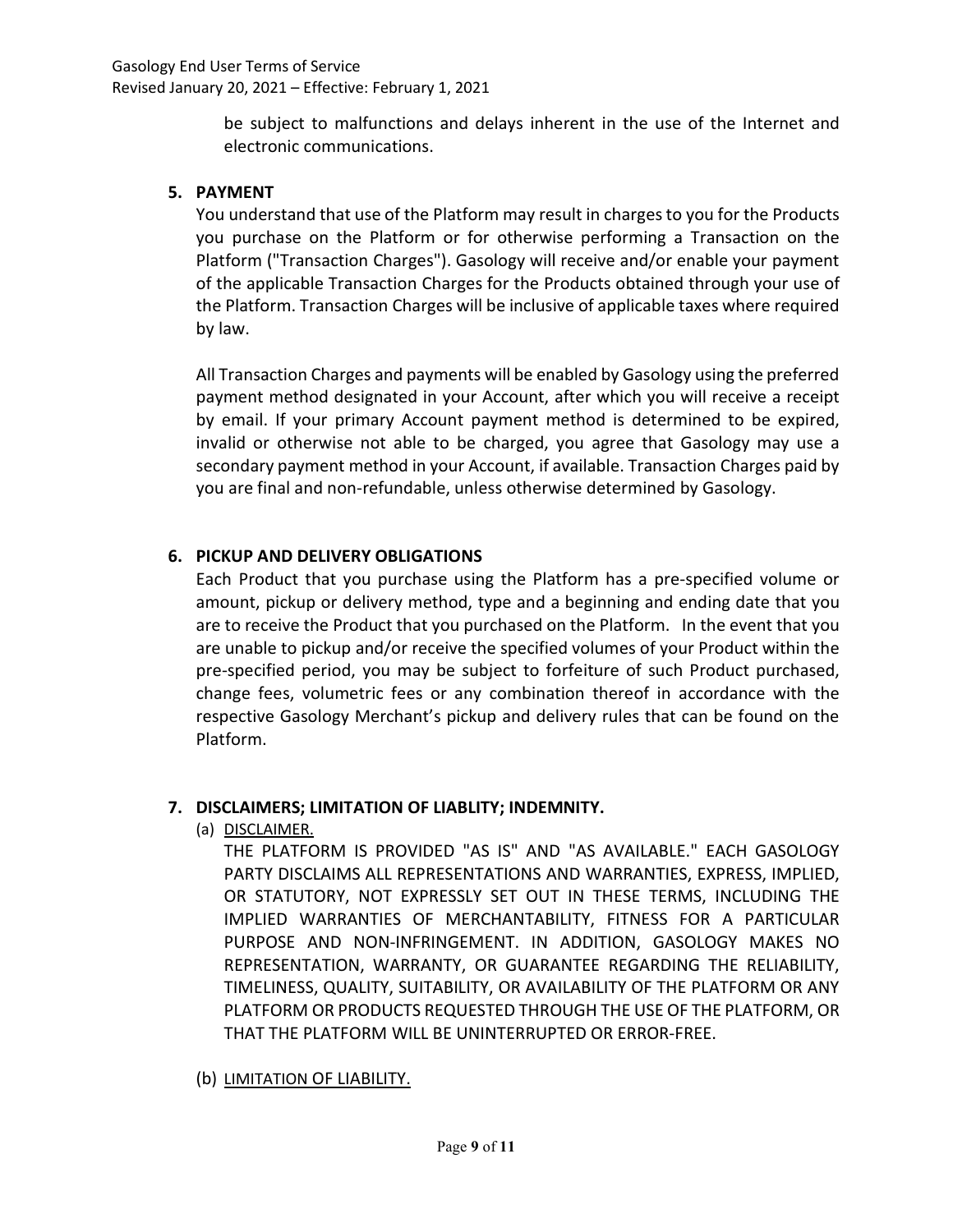NO GASOLOGY PARTY SHALL BE LIABLE FOR INDIRECT, INCIDENTAL, SPECIAL, EXEMPLARY, PUNITIVE, OR CONSEQUENTIAL DAMAGES, INCLUDING LOST PROFITS, LOST DATA, PERSONAL INJURY, OR PROPERTY DAMAGE RELATED TO, IN CONNECTION WITH, OR OTHERWISE RESULTING FROM ANY USE OF THE PLATFORM, REGARDLESS OF THE NEGLIGENCE (EITHER ACTIVE, AFFIRMATIVE, SOLE, OR CONCURRENT) OF THE GASOLOGY PARTIES, EVEN IF SUCH GASOLOGY PARTY HAS BEEN ADVISED OF THE POSSIBILITY OF SUCH DAMAGES.

NO GASOLOGY PARTY SHALL BE LIABLE FOR ANY DAMAGES, LIABILITY OR LOSSES ARISING OUT OF YOUR USE OF OR RELIANCE ON THE PLATFORM OR YOUR INABILITY TO ACCESS OR USE THE PLATFORM, EVEN IF GASOLOGY HAS BEEN ADVISED OF THE POSSIBILITY OF SUCH DAMAGES. GASOLOGY SHALL NOT BE LIABLE FOR DELAY OR FAILURE IN PERFORMANCE RESULTING FROM CAUSES BEYOND GASOLOGY'S REASONABLE CONTROL.

THE LIMITATIONS AND DISCLAIMER IN THIS SECTION DO NOT PURPORT TO LIMIT LIABILITY OR ALTER YOUR RIGHTS AS A CONSUMER THAT CANNOT BE EXCLUDED UNDER APPLICABLE LAW. BECAUSE SOME STATES OR JURISDICTIONS DO NOT ALLOW THE EXCLUSION OF OR THE LIMITATION OF LIABILITY FOR CONSEQUENTIAL OR INCIDENTAL DAMAGES, IN SUCH STATES OR JURISDICTIONS, THE LIABILITY OF THE GASOLOGY PARTY SHALL BE LIMITED TO THE EXTENT PERMITTED BY LAW. THIS PROVISION SHALL HAVE NO EFFECT ON GASOLOGY'S CHOICE OF LAW PROVISION SET FORTH BELOW.

(c) Indemnity.

You agree to indemnify and hold the Gasology Parties harmless from any and all claims, demands, losses, liabilities, and expenses (including attorneys' fees), arising out of or in connection with: (i) your use of the Platform or its Applications or Products obtained through your use of the Platform; (ii) your breach or violation of any of these Terms; (iii) Gasology's use of your User Content; or (iv) your violation of the rights of any third party.

# 8. OTHER PROVISIONS

(a) Choice of Law.

These Terms are governed by and construed in accordance with the laws of the State of Louisiana, with venue being in New Orleans, Louisiana. Only in the event that you request to Gasology in writing the application of different law, the parties agree in advance to use the substantive laws of either Texas or New York (in that order), and in such event venue shall correspond to the applicable law, such that venue will be in either Houston, Texas, or New York City, applicable. Any choice of law shall be without regard to the state's choice or conflict of law provisions, except as may be otherwise provided in the Arbitration Agreement above or in supplemental terms applicable to your region. However, the choice of law